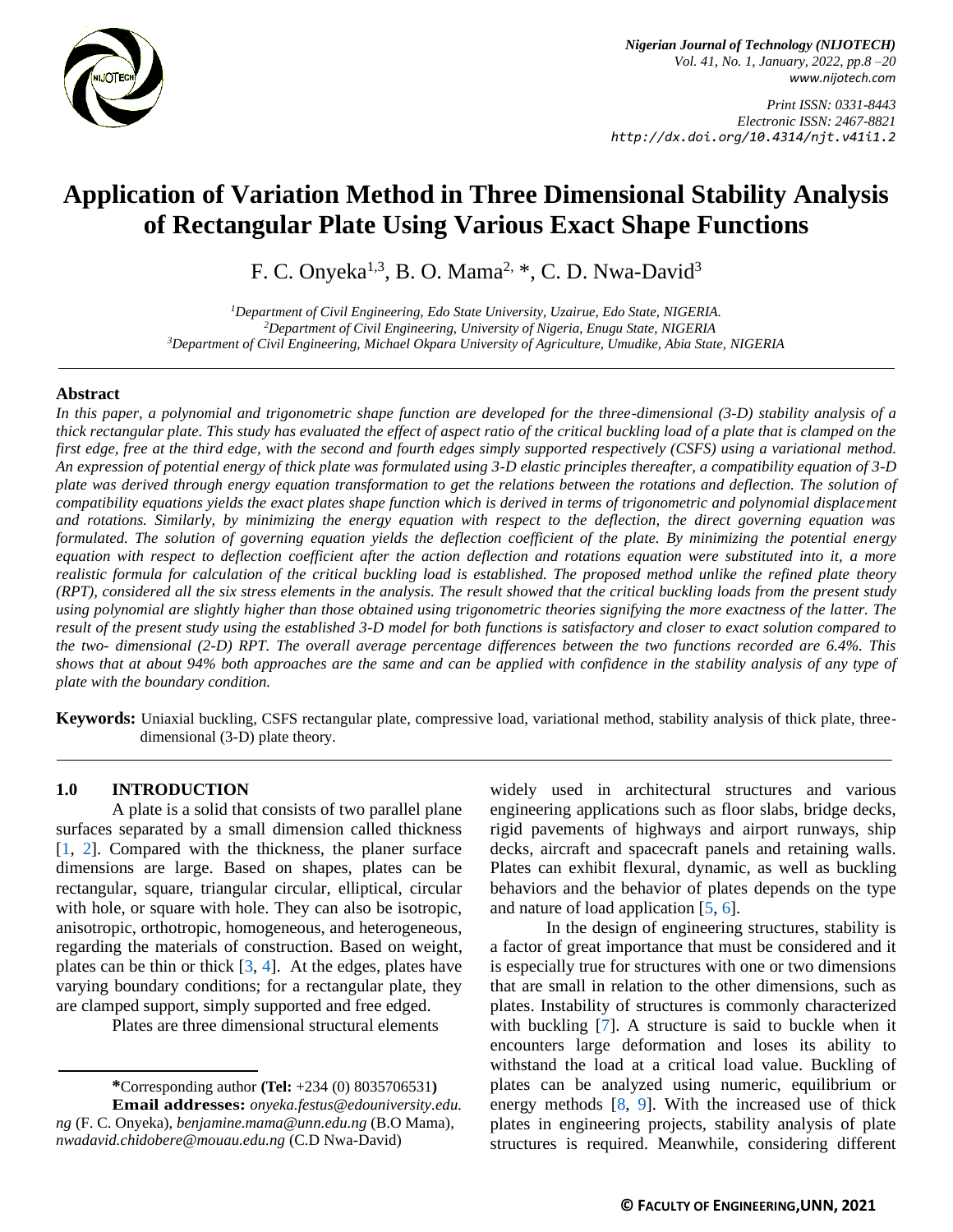methods of analysis, unlike 2-D, more attention has not been channeled to typical 3-D plate analysis approach because of their rigorous mode of analysis as they considered all the stress element in the analysis.

#### **2.0 LITERATURE REVIEW**

The analysis of plates has attracted great research interest with many varying methods being developed and applied. Considering the insufficient ability of plates towards withstanding compressive forces in structures carrying in-plane compressive loads, the necessity of stability analysis is undeniable.

For a rectangular thin plate with two simply supported edge, one clamped and free support edge (SSCF) and all edges simply supported plate (SSSS) subjected uniaxial uniform compressive loads, single finite Fourier sine integral transform method was used by Onyia *et al.* [\[10\]](#page-11-9) to solve the problem of elastic stability. A thick plate as well as variational method was not considered by the authors. Also, the authors did not consider CSFS boundary condition.

Onwuka *et al.* [\[11\]](#page-11-10) used the Galerkin's method to analyze buckling in an all-edge simply supported thin rectangular isotropic plates. Polynomial series was used to obtain the plate equation of deflection. Although the energy approach was used, the authors did not consider trigonometric functions for their buckling analysis, neither was a thick plate with CSFS boundary condition considered.

Ibearugbulem *et al.* [\[12\]](#page-11-11) carried out a study on the buckling analysis of axially compressed rectangular plate by using Taylor-Mclaurin's series in its theoretical formulation, thereafter, Ritz approach was applied to determine the numerical field of unknown function of thin rectangular flat SSSS plate. They did not consider a thick plate for their buckling analysis and did not derive the expression from the governing equation rather, the shape function used was assumed, thereby making their result not a close-form solution and cannot be used to solve plate problems with CSFS boundary condition and that other heavy type of plates.

Sayyad and Ghugal [\[13\]](#page-11-12) studied the buckling load analysis in a thick isotropic plate which was subjected to biaxial and uniaxial in-plane forces, by applying shear exponential deformation theory. The simply supported thick isotropic square plates were considered in the detailed numerical studies. Although a thick plate, the authors did not consider a thick plate with CSFS boundary condition. Also, polynomial shape function was not regarded. Considering the ease in mathematical manipulation, applying the polynomial expression as the deflection function simplifies buckling analysis.

Onyeka *et al.* [\[14\]](#page-12-0) used the variation energy approach in a 3D buckling analysis of a one edge clamped and other edges simply supported (CSSS) rectangular isotropic plate under compressive uniaxial load. They developed a new trigonometric shear deformation plate theory that is capable of analyzing any category of the plate. Similarly, Onyeka *et al.* [\[15\]](#page-12-1) applied the same approach in the buckling analysis of all-edge-clamped (CCCC) isotropic thick plate with a uniaxial compressive load. However, Onyeka *et al.* [\[14\]](#page-12-0) did not apply polynomial displacement function. Both authors did not consider a buckling analysis of 3D rectangular plates with CSFS boundary condition.

Applying a polynomial function on different thin rectangular isotropic free edge plates, inelastic buckling behavior was investigated by Eziefula [\[16\]](#page-12-2). Trigonometric shape function was not applied here. The stresses in the direction of thickness axis were not considered, therefore, can only predict buckling load of thin and moderately thick plates.

In the rectangular flat plates, Ezeh *et al.* [\[17\]](#page-12-3), used polynomial displacement functions for the buckling analysis of thick plate. They assumed a shape function which can only give an approximate solution, hence, cannot be reliable in the plate's analysis as they might under-estimate the buckling load at an improved thickness of the plate. Moreso, Ezeh *et al.* [\[17\]](#page-12-3) did not consider plate with CSFS support condition and the use of trigonometric shape function was not taken into account.

There exists an aspect of distinctiveness of the present study over the previous works put together. This includes; the method and type of analysis, type of shape functions, and plates support boundary conditions [\[18,](#page-12-4) [19,](#page-12-5) [20,](#page-12-6) [22\]](#page-12-7). Unlike the previous works that assumed the displacement function, the present work obtains the exact formulation from the compatibility equation to get a close form solution of the polynomial and trigonometric displacement functions. To bridge the gap in the reviewed literatures, the focus of this study is on the application of both polynomial and trigonometric shape function in analyzing the buckling behavior of a thick rectangular plate. This study will evaluate the effect of aspect ratio of the critical buckling load of a thick rectangular plate clamped on the first edge, free at the third edge, with the second and fourth edges simply supported respectively (CSFS) using a 3-D elastic plate theory.

#### **3.0 METHODOLOGY**

## *3.1 Potential Energy Equation Formulation*

The energy equation for an axially loaded rectangular thick plate is formulated by considering a thick plate assumption, with the x-z section and y-z section,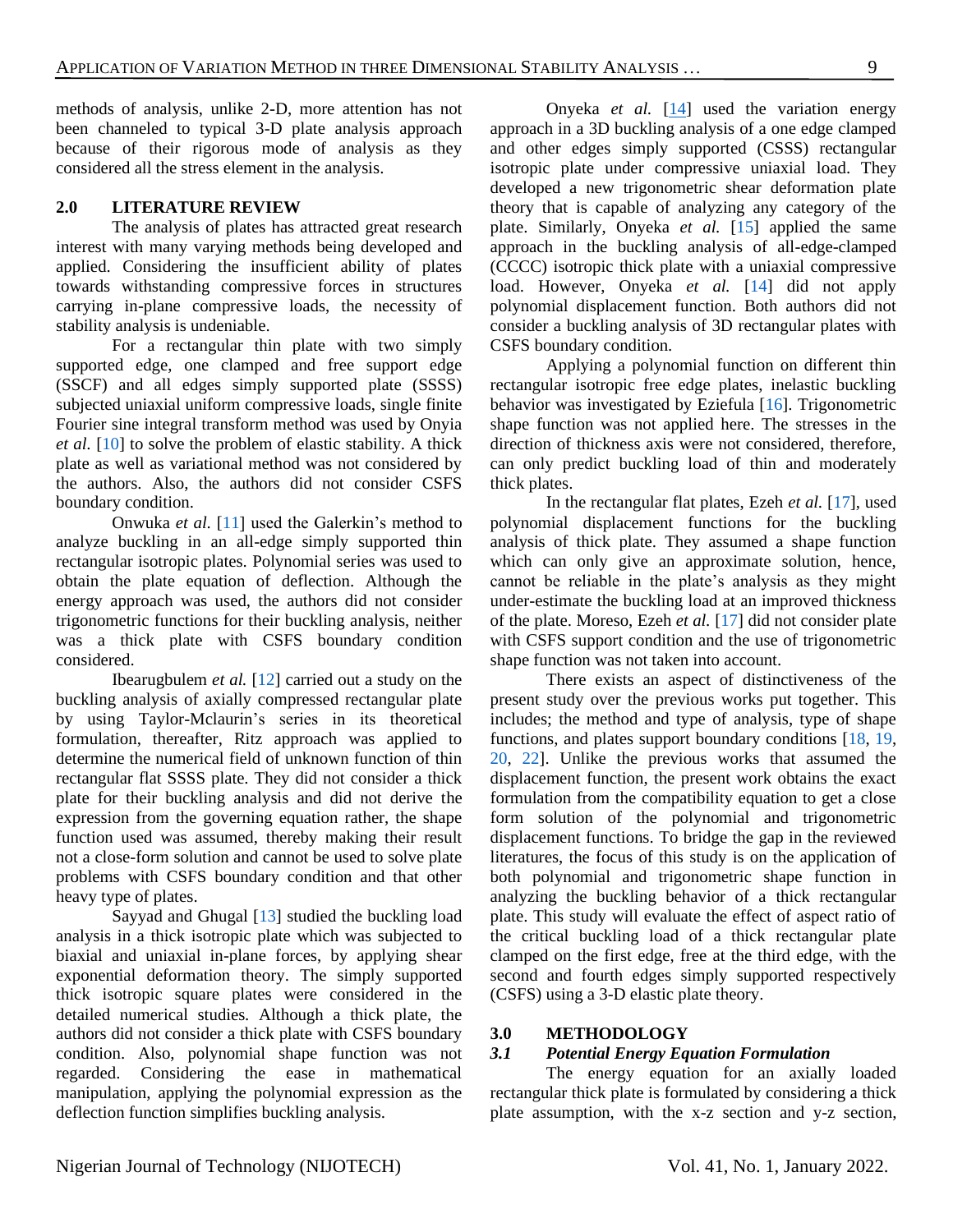which are initially normal to the x-y plane before bending off the normal to the x-y plane after bending of the plate as shown in the section of plate presented in the Figure 1.



Fig. 1: Rotation of x-z (or y-z) section after bending

The non-dimensional total potential energy  $\left[\prod\right]$ expression for an elastic three-dimensional plate theory of R and Q coordinates at the span-thickness aspect ratio (a/t) is in line with [14] and presented as:

$$
\Pi = D^* \frac{(1 - \mu)ab}{2a^2(1 - 2\mu)} \int_0^1 \int_0^1 \left[ (1 - \mu) \left( \frac{\partial \theta_{sx}}{\partial R} \right)^2 + \frac{1}{\beta} \frac{\partial \theta_{sx}}{\partial R} \cdot \frac{\partial \theta_{sy}}{\partial Q} + \frac{(1 - \mu)}{\beta^2} \left( \frac{\partial \theta_{sy}}{\partial Q} \right)^2 + \frac{(1 - 2\mu)}{2\beta^2} \left( \frac{\partial \theta_{sx}}{\partial Q} \right)^2 + \frac{(1 - 2\mu)}{2} \left( \frac{\partial \theta_{sy}}{\partial R} \right)^2 + \frac{6(1 - 2\mu)}{t^2} \left( a^2 \theta_{sx}^2 + a^2 \theta_{sy}^2 + \left( \frac{\partial w}{\partial R} \right)^2 + \frac{1}{\beta^2} \left( \frac{\partial w}{\partial Q} \right)^2 + 2a \cdot \theta_{sx} \frac{\partial w}{\partial R} + \frac{2a \cdot \theta_{sy}}{\beta} \frac{\partial w}{\partial Q} + \frac{(1 - \mu)a^2}{t^4} \left( \frac{\partial w}{\partial S} \right)^2 - \frac{N_x}{D^*} \cdot \left( \frac{\partial w}{\partial R} \right)^2 \right] \partial R \partial Q \tag{1}
$$

Given that  $D^*$  is the Rigidity for 3-D thick plate, let

$$
D^* = D \; \frac{(1 - \mu)}{(1 - 2\mu)}
$$

Where  $D$  is the Rigidity of the CPT or incomplete 3-D thick plate, let

 $N_x$ ,  $\mu$ ,  $w$ ,  $\theta_{Sx}$ , and  $\theta_{Sy}$  are the uniform applied uniaxial compression load of the plate, the poison ratio, deflection , shear deformation rotation along x axis and shear deformation rotation along y axis respectively.

#### *3.2 Compatibility Equation*

The true compatibility equations in x-z plane and y-z plane according to [\[15\]](#page-12-1) is obtained by minimizing the energy equation with respect to rotation in x-z plane and rotation in y-z plane and equate its integrands to zero to get:

$$
(1 - \mu) \frac{\partial^2 \theta_{sx}}{\partial R^2} + \frac{1}{2\beta} \cdot \frac{\partial^2 \theta_{sy}}{\partial R \partial Q} + \frac{(1 - 2\mu)}{2\beta^2} \frac{\partial^2 \theta_{sx}}{\partial Q^2} + \frac{6(1 - 2\mu)}{t^2} \left( a^2 \theta_{sx} + a \cdot \frac{\partial w}{\partial R} \right) = 0 \quad (2)
$$

$$
\frac{1}{2\beta} \cdot \frac{\partial^2 \theta_{sx}}{\partial R \partial Q} + \frac{(1-\mu)}{\beta^2} \frac{\partial^2 \theta_{sy}}{\partial Q^2} + \frac{(1-2\mu)}{2} \frac{\partial^2 \theta_{sy}}{\partial R^2} + \frac{6(1-2\mu)}{t^2} \left( a^2 \theta_{sy} + \frac{a}{\beta} \frac{\partial w}{\partial Q} \right) = 0 \quad (3)
$$

Using the law of addition, Equations 2 and 3 will be simplified, then factorizing the outcome gives:

$$
\frac{\partial w}{\partial R} \left[ (1 - \mu) \frac{\partial^2}{\partial R^2} + \frac{1}{\beta^2} \frac{\partial^2}{\partial Q^2} (1 - \mu) + \frac{6(1 - 2\mu)a^2}{t^2} \left( 1 + \frac{1}{c} \right) \right] = 0 \tag{4}
$$

$$
\frac{1}{\beta} \cdot \frac{\partial w}{\partial Q} \left[ \frac{\partial^2}{\partial R^2} (1 - \mu) + \frac{(1 - \mu)}{\beta^2} \frac{\partial^2}{\partial Q^2} + \frac{6(1 - 2\mu)a^2}{t^2} \cdot \left( 1 + \frac{1}{c} \right) \right] = 0 \tag{5}
$$

After simplification using law of addition, one of the possible of Equation becomes:

$$
\frac{6(1-2\mu)(1+c)}{t^2} = -\frac{c(1-\mu)}{a^2} \left(\frac{\partial^2}{\partial R^2} + \frac{1}{\beta^2} \frac{\partial^2}{\partial Q^2}\right) \tag{6}
$$

## *3.3 General Governing Equation*

The minimization of energy equation with respect to deflection gives the general governing equation as presented in [\[21\]](#page-12-8):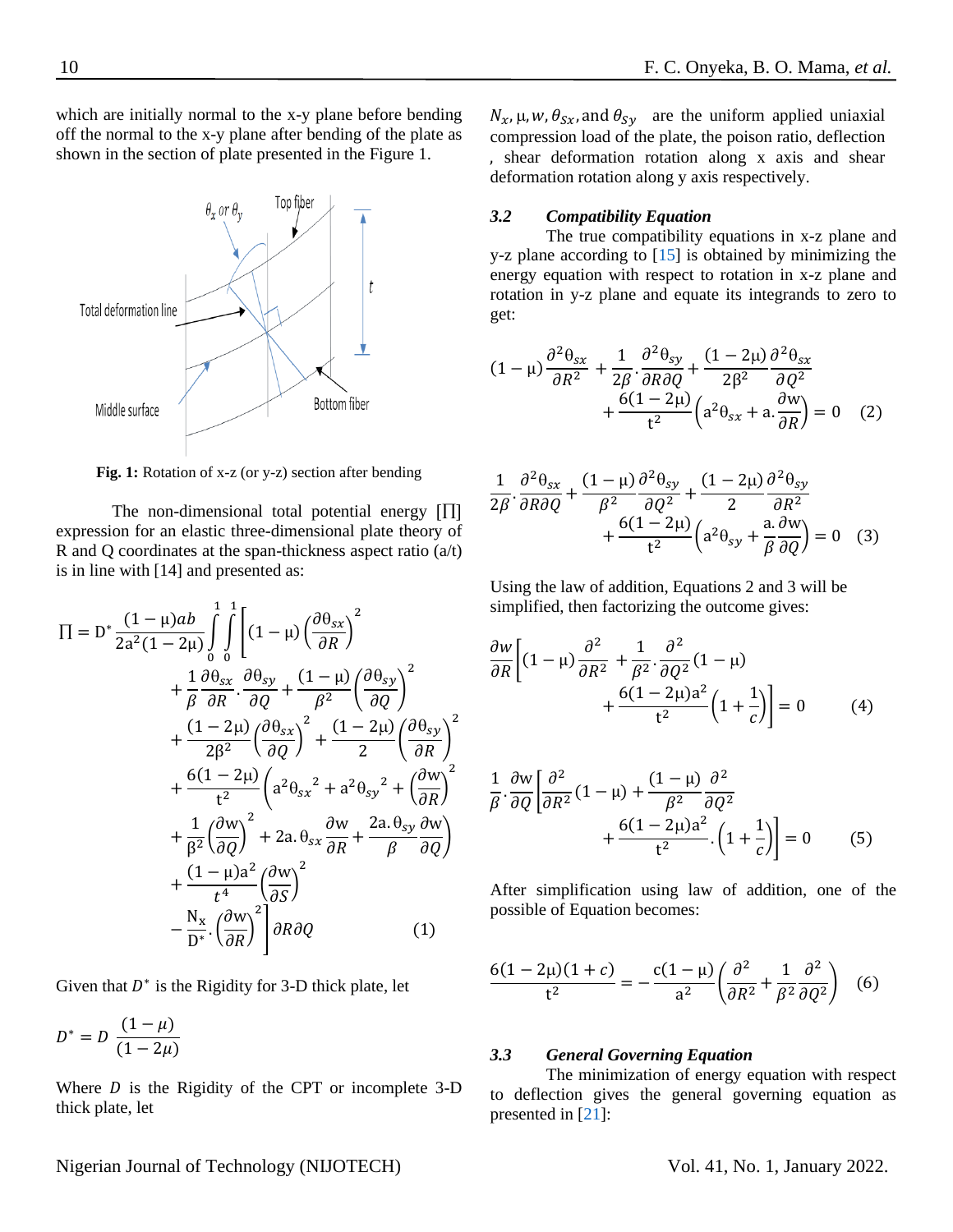$$
\frac{D^*}{2a^2} \int_0^1 \int_0^1 \left[ \frac{6(1 - 2\mu)(1 + c)}{t^2} \left( \frac{\partial^2 w}{\partial R^2} + \frac{1}{\beta^2} \cdot \frac{\partial^2 w}{\partial Q^2} \right) + \frac{(1 - \mu)a^2}{t^4} \frac{\partial^2 w}{\partial S^2} - \frac{N_x}{D^*} \cdot \frac{\partial^2 w}{\partial R^2} \right] dR dQ
$$
  
= 0 (7)

Substituting Equation 6 into Equation 7 and simplifying the outcome gives two governing differential equations of a 3-D rectangular plate subject to pure buckling as presented in Equation 8 and 9:

$$
\frac{\partial^4 w_1}{\partial R^4} + \frac{2}{\beta^2} \cdot \frac{\partial^4 w_1}{\partial R^2 \partial Q^2} + \frac{1}{\beta^4} \cdot \frac{\partial^4 w_1}{\partial Q^4} - \frac{N_{x1} a^4}{g D^*} \cdot \frac{\partial^2 w_1}{\partial R^2}
$$
  
= 0 (8)

$$
\frac{(1-\mu)a^4}{t^4} \cdot \frac{\partial^2 w_S}{\partial S^2} - \frac{N_{xs}a^4}{D^*} \cdot \frac{\partial^2 w_S}{\partial R^2}
$$
  
= 0 (9)

Thus, the trigonometric and polynomial expression for deflection derived from Equation (8) according to Onyeka *et al*. [\[21\]](#page-12-8) is presented in Equation (10) and (11) as:

$$
w = (a_0 + a_1R + a_2 \cos g_1R + a_3 \sin g_1R) \times (b_0 + b_1Q + b_2 \cos g_2Q + b_3 \sin g_2Q)
$$
  
\n
$$
w = \Delta_0 (a_0 + a_1R + a_2R^2 + a_3R^3 + a_4R^4)
$$
  
\n
$$
\times (b_0 + b_1Q + b_2Q^2 + b_3Q^3 + b_4Q^4)
$$
  
\n(11)

Equation (10) and (11) can be re-written in line with the work of Onyeka *et al.* [20] as:

$$
w = A_1 h \tag{12}
$$

Where:

$$
A_1 = \Delta_0 \begin{bmatrix} a_0 \\ a_1 \\ a_2 \\ a_3 \\ a_4 \end{bmatrix} \begin{bmatrix} b_0 \\ b_1 \\ b_2 \\ b_3 \\ b_4 \end{bmatrix}
$$
 (13)

$$
h = (1 \ R \cos g_1 R \sin g_1 R)
$$
  
× (1 Q cos g<sub>2</sub> Q sin g<sub>2</sub>Q) (14)

$$
h = [1 \ R \ R^2 \ R^3 \ R^4]. [1 \ Q \ Q^2 \ Q^3 \ Q^4]
$$
 (15)

$$
\theta_{sx} = \frac{A_2}{a} \cdot \frac{\partial h}{\partial R} \tag{16}
$$

$$
\theta_{sy} = \frac{A_3}{a\beta} \cdot \frac{\partial h}{\partial Q} \tag{17}
$$

Given that:  $h$  is the shape function of the plate,  $A_1$ is the coefficient of deflection  $A_2$  and  $A_3$  are the coefficients of shear deformation in x axis and y axis respectively.

#### *3.4 Direct Governing Equation*

By substituting Equations (12), (16) and (17) into Equation (1), the Energy equation becomes:

$$
\Pi = \frac{D^* ab}{2a^4} \left[ (1 - \mu) A_2^2 \int_0^1 \int_0^1 \left( \frac{\partial^2 h}{\partial R^2} \right)^2 dR dQ + \frac{1}{\beta^2} \left[ A_2 A_3 + \frac{(1 - 2\mu) A_2^2}{2} + \frac{(1 - 2\mu) A_3^2}{2} \right]_0^1 \int_0^1 \left( \frac{\partial^2 h}{\partial R \partial Q} \right)^2 + \frac{(1 - \mu) A_3^2}{\beta^4} \int_0^1 \int_0^1 \left( \frac{\partial^2 h}{\partial Q^2} \right)^2 dR dQ + 6(1 - 2\mu) \left( \frac{a}{t} \right)^2 \left[ A_2^2 + A_1^2 \right] + 2A_1 A_2 \left[ \int_0^1 \int_0^1 \left( \frac{\partial h}{\partial R} \right)^2 dR dQ + \frac{1}{\beta^2} \cdot [A_3^2 + A_1^2] + 2A_1 A_3 \left[ \int_0^1 \int_0^1 \left( \frac{\partial h}{\partial Q} \right)^2 dR dQ \right) - \frac{N_x a^2 A_1^2}{D^*} \cdot \int_0^1 \int_0^1 \left( \frac{\partial h}{\partial R} \right)^2 dR dQ \right] (18)
$$

Differentiating Equation (18) with respect to shear deformation coefficient  $(A_2 \text{ and } A_3)$ , and solve simultaneously gives:

$$
A_2 = \left(\frac{k_{12}k_{23} - k_{13}k_{22}}{k_{12}k_{12} - k_{11}k_{22}}\right). A_1
$$
 (19)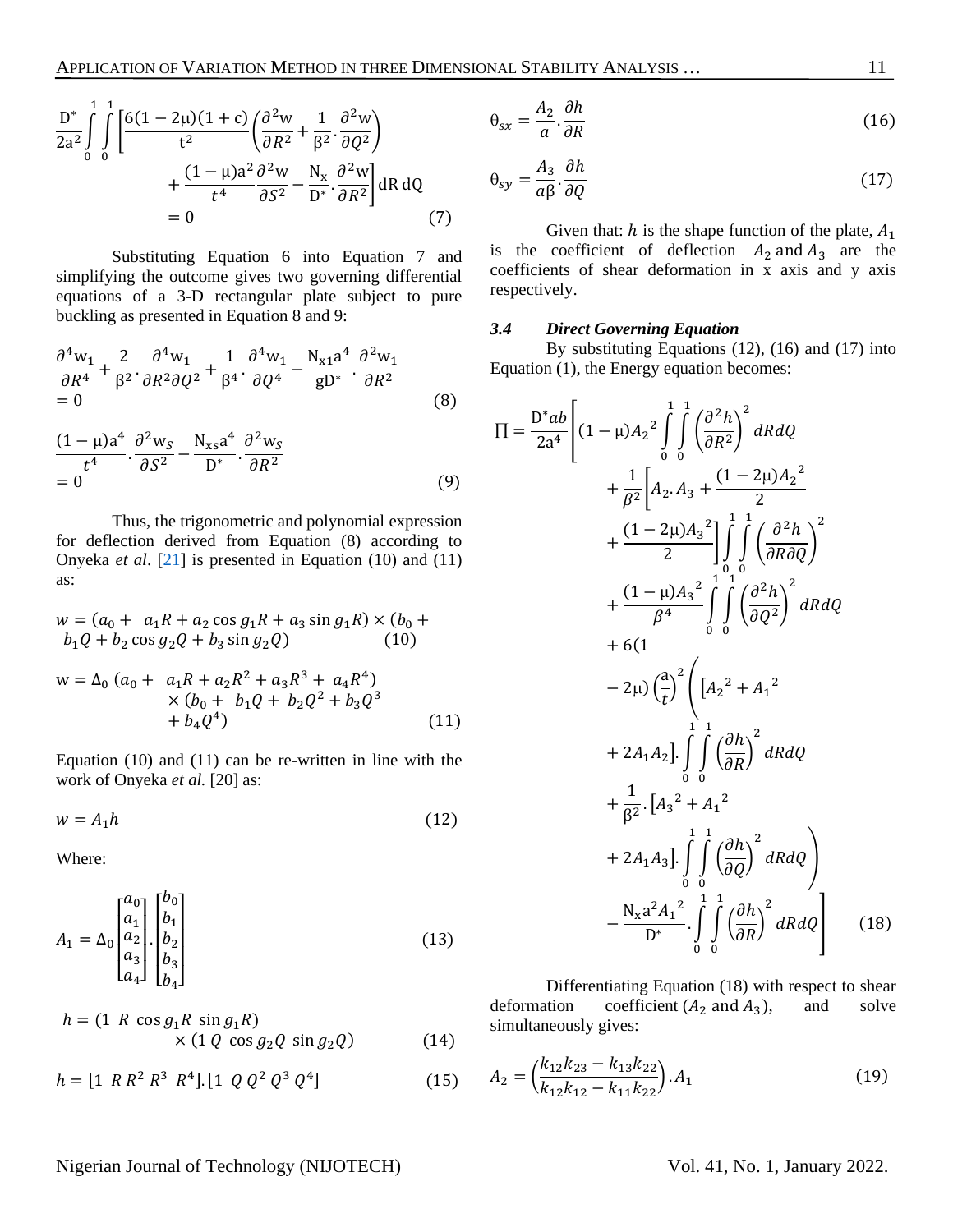$$
A_3 = \left(\frac{k_{12}k_{13} - k_{11}k_{23}}{k_{12}k_{12} - k_{11}k_{22}}\right). A_1
$$
 (20)

Let:

$$
k_{11} = (1 - \mu)k_{RR} + \frac{1}{2\beta^2}(1 - 2\mu)k_{RQ} + 6(1 - 2\mu)\left(\frac{a}{t}\right)^2 k_R
$$
 (21)

$$
k_{21} = k_{12} = \frac{1}{2\beta^2} k_{RQ}; k_{13} = -6(1 - 2\mu) \left(\frac{a}{t}\right)^2 k_R; k_{32}
$$
  
=  $k_{23}$   
=  $-\frac{6}{\beta^2} (1 - 2\mu) \left(\frac{a}{t}\right)^2 k_Q$  (22)

$$
k_{22} = \frac{(1 - \mu)}{\beta^4} k_{QQ} + \frac{1}{2\beta^2} (1 - 2\mu) k_{RQ} + \frac{6}{\beta^2} (1 - 2\mu) \left(\frac{a}{t}\right)^2 k_Q \tag{23}
$$

Where:

$$
k_{RR} = \int_{0}^{1} \int_{0}^{1} \left(\frac{\partial^2 h}{\partial R^2}\right)^2 dR dQ
$$
 (24)

$$
k_{RQ} = \int_{0}^{1} \int_{0}^{1} \left(\frac{\partial^2 h}{\partial R \partial Q}\right)^2 dR dQ
$$
 (25)

$$
k_{QQ} = \int_{0}^{1} \int_{0}^{1} \left(\frac{\partial^2 h}{\partial Q^2}\right)^2 dR dQ
$$
 (26)

$$
k_R = \int\limits_0^1 \int\limits_0^1 \left(\frac{\partial h}{\partial R}\right)^2 dR dQ \tag{27}
$$

$$
k_Q = \int\limits_0^1 \int\limits_0^1 \left(\frac{\partial h}{\partial Q}\right)^2 dR dQ \tag{28}
$$

Differentiating Equation (18) with respect to deflection coefficient  $(A_1)$  and simplifying the outcome, an expression for the critical buckling load  $(N<sub>xc</sub>)$  is established as:

 $N_xa^2$ D∗  $= 6(1 - 2\mu) \left(\frac{a}{l}\right)$  $\frac{1}{t}$ 2  $\left(\left[1 + \left(\frac{k_{12}k_{23} - k_{13}k_{22}}{k_{11}k_{13} + k_{12}k_{23}}\right)\right]\right)$  $\frac{k_{12}k_{12}-k_{11}k_{22}}{k_{12}k_{12}-k_{11}k_{22}}$ + 1  $\frac{1}{\beta^2}$ .  $\left[1+\left(\frac{k_{12}k_{13}-k_{11}k_{23}}{k_{12}k_{12}-k_{11}k_{22}}\right)\right]$  $\frac{k_{12}k_{13} - k_{11}k_{23}}{k_{12}k_{12} - k_{11}k_{22}}\Big] \cdot \frac{k_Q}{k_R}$  $\frac{Q}{k_R}$  (29)

Similarly:

$$
N_{\text{xcr}} = \frac{(1+\mu)Et^3}{2a^2} \left(\frac{a}{t}\right)^2 \left( \left[ 1 + \left(\frac{k_{12}k_{23} - k_{13}k_{22}}{k_{12}k_{12} - k_{11}k_{22}}\right) \right] + \frac{1}{\beta^2} \cdot \left[ 1 + \left(\frac{k_{12}k_{13} - k_{11}k_{23}}{k_{12}k_{12} - k_{11}k_{22}}\right) \right] \cdot \frac{k_Q}{k_R} \right)
$$
(30)

Where;

 $E$  is the modulus of elasticity and β represents the ratio of length and breadth of the plate.

## *3.5 Numerical Analysis*

A problem of a rectangular thick plate that is clamped at first edge, simply supported at second and fourth edge and free of support at the third edge (CSFS) under uniaxial compressive load is presented. The trigonometric and polynomial displacement function as presented in the Equation (10) and (11) was applied to determine the value of the critical buckling load in the plate at various aspect ratios.



The boundary conditions of the plate in figure 3 are as follows:

At  
\n
$$
R = Q = 0
$$
; deflection (w) = 0 (31)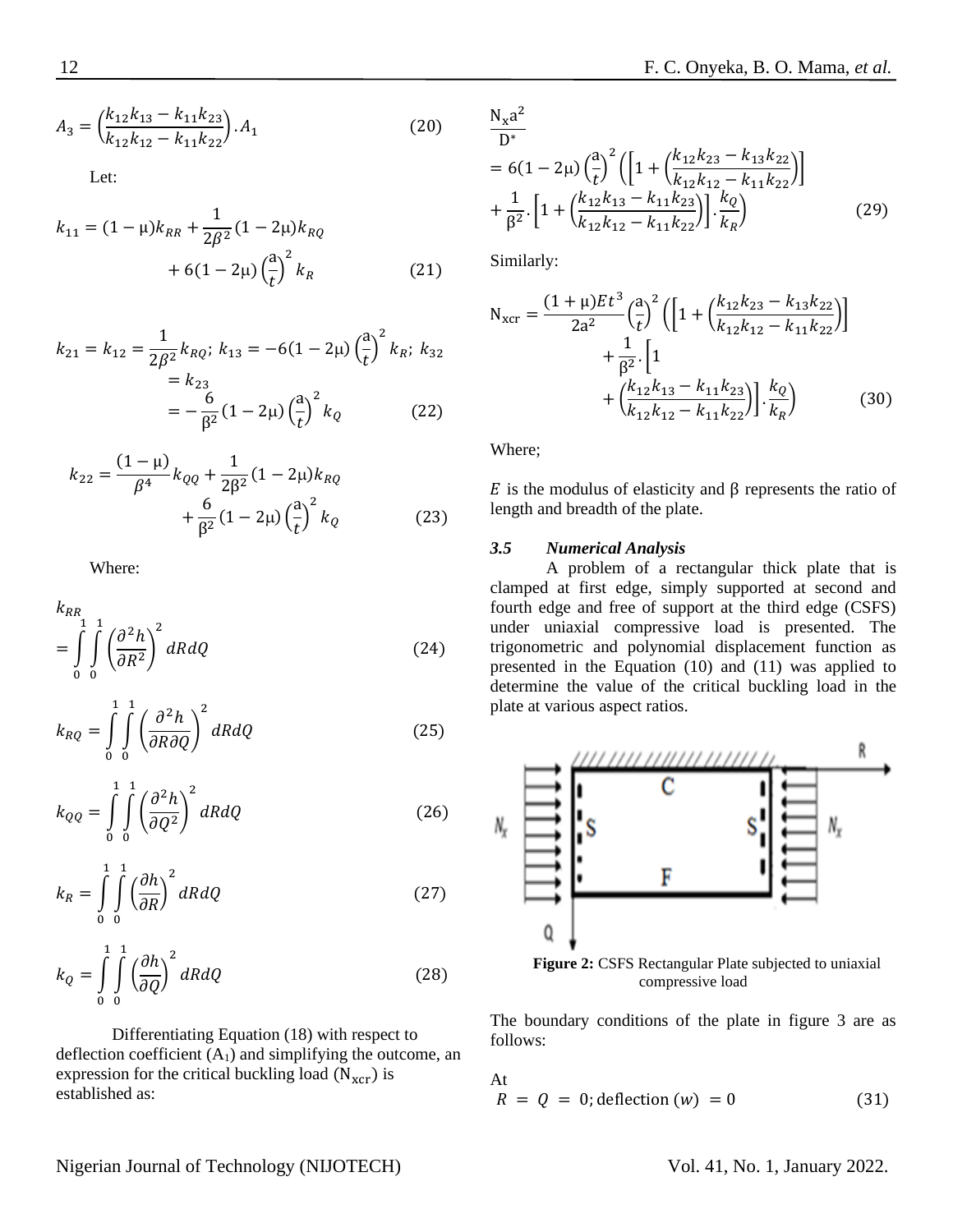At

$$
R = 0, \text{ bending moment} \left( \frac{d^2 w}{dR^2} \right) = 0; \ Q = 0, \text{slope} \left( \frac{dw}{dQ} \right) = 0 \tag{32}
$$

At 
$$
R = 1
$$
, deflection  $(w) = 0$ ;  $Q = 1$ , bending moment  $\left(\frac{d^2 w}{d Q^2}\right) = 0$  (33)

At 
$$
R = 1
$$
, bending moment  $\left(\frac{d^2 w}{dR^2}\right) = 0$ ;  $Q = 1$ , shear force  $\left(\frac{d^3 w}{dQ^3}\right) = 0$  (34)

At Q = 1, slope 
$$
\left(\frac{dw}{dQ}\right)
$$
 =  
 $\frac{2}{3b_5}$  (35)

Substituting Equation (31) to (35) into the derivatives of w and solving gave the characteristic equation as:

$$
Sin g1 = 0; b2Cos g1 = 0
$$
 (36)  
The value of g<sub>1</sub> that satisfies Equation (36) is:

$$
g_1 = m\pi; \ g_1 = \frac{n\pi}{2} \text{ [where } m = 1, 2, 3 \dots] \tag{37}
$$

Substituting Equation (37) into the derivatives of w and satisfying the boundary conditions of Equation (31) to (35) gives the following constants:

$$
a_1 = a_1 = a_2 = 0; b_1 = -g_1 b_3 = 0; b_0 = -b_2 \tag{38}
$$

Substituting the constants of Equation (36) and (38) into Equation (10) and simplify the outcome gives:

$$
w = a_3 \times b_2(Sin \pi R) \cdot \left( \cos \frac{n \pi Q}{2} - 1 \right) \tag{39}
$$

Let the amplitude,

$$
A_1 = a_3 \times b_2 \tag{40}
$$

And;

$$
h = (Sin \pi R). (Cos \frac{\pi Q}{2} - 1)
$$
 (41)

Thus, the trigonometric deflection functions after satisfying the boundary conditions is:

$$
w = A_1(Sin \pi R) \cdot \left( \cos \frac{\pi Q}{2} - 1 \right) \tag{42}
$$

Nigerian Journal of Technology (NIJOTECH) Vol. 41, No. 1, January 2022.

Similarly, substituting Equations (31 to 34) into Equation (11) and solving gives the following constants:

$$
a_0 = 0; \ a_1 = 0; \ a_2 = 0; \ a_3 = -2a_4 \ and \qquad \qquad (43)
$$

$$
b_0 = 0; b_1 = 0; b_2 = 2.8b_5; b_3 = -5.2b_5; b_4
$$
  
= 3.8b<sub>5</sub> (44)

Substituting the constants of Equation (43) and (44) into Equation (11) gives;

$$
w = (a_4R - 2a_4R^3 + a_4R^4) \times (2.8b_5Q^2 - 5.2b_5Q^3 + 3.8b_5Q^4 - b_5Q^5)
$$
\n(45)

Simplifying Equation (45) which satisfying the boundary conditions of Equation (31 to 34) gives:

$$
w = a_4(R - 2R^3 + R^4)
$$
  
\n
$$
\times b_5(2.8Q^2 - 5.2Q^3 + 3.8Q^4 - Q^5)
$$
\n(46)

Let the amplitude,

$$
A_1 = a_4 \times b_5 \tag{47}
$$

And;

$$
h = (R - 2R3 + R4)
$$
  
× (2.8Q<sup>2</sup> – 5.2Q<sup>3</sup> + 3.8Q<sup>4</sup> – Q<sup>5</sup>) (48)

Thus, the polynomial deflection functions after satisfying the boundary conditions is:

$$
w = (R - 2R3 + R4)
$$
  
× (2.8Q<sup>2</sup> - 5.2Q<sup>3</sup> + 3.8Q<sup>4</sup>  
- Q<sup>5</sup>). A<sub>1</sub> (49)

As such, a numerical values of the stiffness for a CSFS plate were obtained using Equation (24) to (28) by applying the two shape function (trigonometric and polynomial) as obtained in Equation (41) and Equation (48) and their results are presented in Table 1.

**Table 1:** The polynomial and trigonometric stiffness coefficients of deflection function of the CSFS plate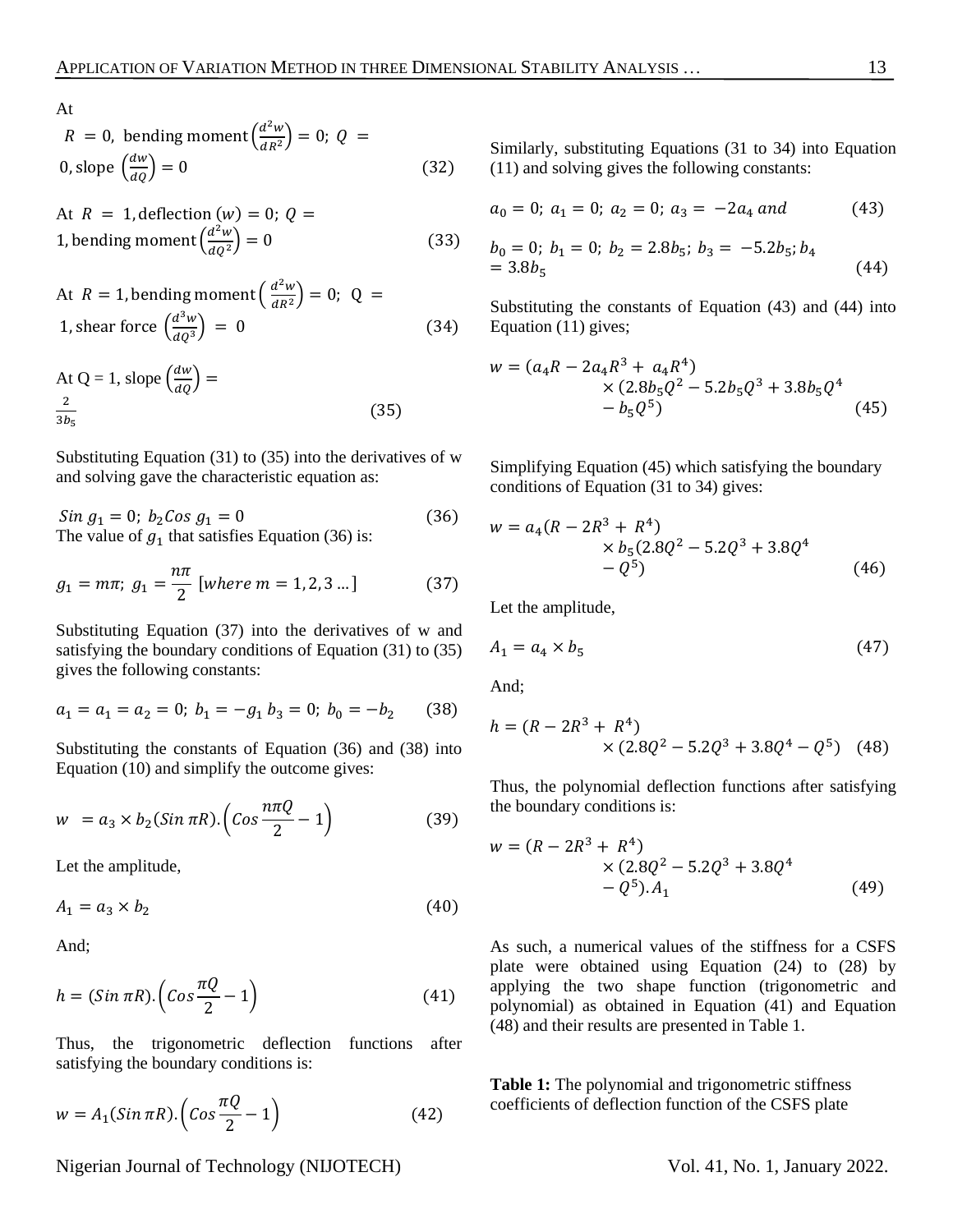| <b>Displacem</b><br>ent Shape<br><b>Function</b> | $k_{RR}$ | $k_{RQ}$ | $k_{OO}$ | $k_R$ | $\bm{k_{O}}$ |
|--------------------------------------------------|----------|----------|----------|-------|--------------|
| Polynomial                                       | 0.3284   | 0.091    | 0.128    | 0.033 | 0.009        |
|                                                  |          | 90       | 67       | 24    | 31           |
| Trigonomet                                       | 11.044   | 6.088    | 1.522    | 1.119 | 1.041        |
| ry                                               |          |          | $^{(1)}$ | 02    | 91           |

## **4.0 RESULTS AND DISCUSSIONS**

In this section, a numerical value of the buckling load expression obtained in Equation (29) and (30) are presented. The non-dimensional value of the critical buckling load for an isotropic rectangular plate that is clamped at first edge, simply supported at the second and fourth edge and freely support at the third edge (CSFS) under uniaxial compressive load at varying aspect ratio is presented in Table 2, 3, 4 and 5. This result was obtained by expressing the shape function of the plate in the form of trigonometry and polynomial to obtain the critical buckling load of the plate. A numerical and graphical comparison was made between the two approaches (trigonometric and polynomial functions) to study a thick plate's stability at varying thickness and aspect ratio (see table 6 and figure 3 to 11).

The values obtained in Table 2, 3, 4 and 5, shows that as the values of critical buckling load increase, the span- thickness ratio increases. This reveals that as the inplane load on the plate increase and approaches the critical buckling, the failure in a plate structure is a bound to occur; this means that a decrease in the thickness of the plate, increases the chance of failure in a plate structure. Hence, failure tendency in the plate structure can be mitigated by increasing its thickness.

It is also observed in the tables that as the length to breadth ratio of the plate increases, the value of critical buckling load decreases while as critical buckling load increases as the length to breadth ratio increases. This implies that an increase in plate width increases the chance of failure in a plate structure. It can be deduced that as the in-plane load which will cause the plate to fail by compression increases from zero to critical buckling load, the buckling of the plate exceeds specified elastic limit thereby causing failure in the plate structure. This meant that, the load that causes the plate to deform also causes the plate material to buckle simultaneously.

The comparison shows that the present theory using trigonometric functions predicts a slightly higher value of the critical buckling load than polynomial function. This is quite expected because the trigonometric function gives higher value of stiffness coefficient than polynomial, and therefore is considered safer to use to achieve an exact three-dimensional plate analysis than polynomial displacement functions however, both provides accurate or reliable solution in the analysis of a rectangular plate.

The percentage difference of critical buckling load between the present study using polynomial, and that of trigonometric function for an isotropic CSFS thick rectangular plate subjected to a uniaxial compression at a varying aspect ratio is presented in table 6 and figures 3 to 11. It was discovered that the values of percentage error increase as the span to thickness ratio of the plate increases, the percentage differences between the two approaches reduce as the span to thickness ratio reduces. This means that as the plate gets thinner, the two methods differ more and becomes close as the plate gets thick. This shows the high level of convergence between the two approaches. It also implies a high level of accuracy and reliability in the thick plate analysis. Furthermore, the degree of the error in percentage increases as the length to breadth ratio decreases. This means that as the length of the plate widens, the two approaches (trigonometry and polynomial) become closer.

The lowest average percentage difference is 1.9144 which occurs at aspect ratio of five (5), and the highest average percentage difference is 13.3137 which occur at aspect ratio of one (1). This might indicate that in the CSFS plate the polynomial and trigonometric function converge less for the exact solution than other boundary condition (see [\[9\]](#page-11-8) and [\[10\]](#page-11-9)). Furthermore, the percentage difference decreases as the aspect ratio of the plate increases and decreases as the span-thickness ratio increases. This means that the thicker the plate the more the two approaches converge. It also indicates that this method is very reliable for rectangular plate analysis of any category (thin, moderately thick and thick plate).

In summary, the overall average percentage differences between the two functions recorded is 6.4%. These differences being less than 7% are quite acceptable in statistical analysis, as it will not put the structure into danger [\[3\]](#page-11-2). This means that at about 94% confidence both approaches are the same and can be applied with assurance for analysis of plate of any thickness. Thus, the present model has some level safety and can be used with confidence for the stability analysis of the CSFS boundary condition.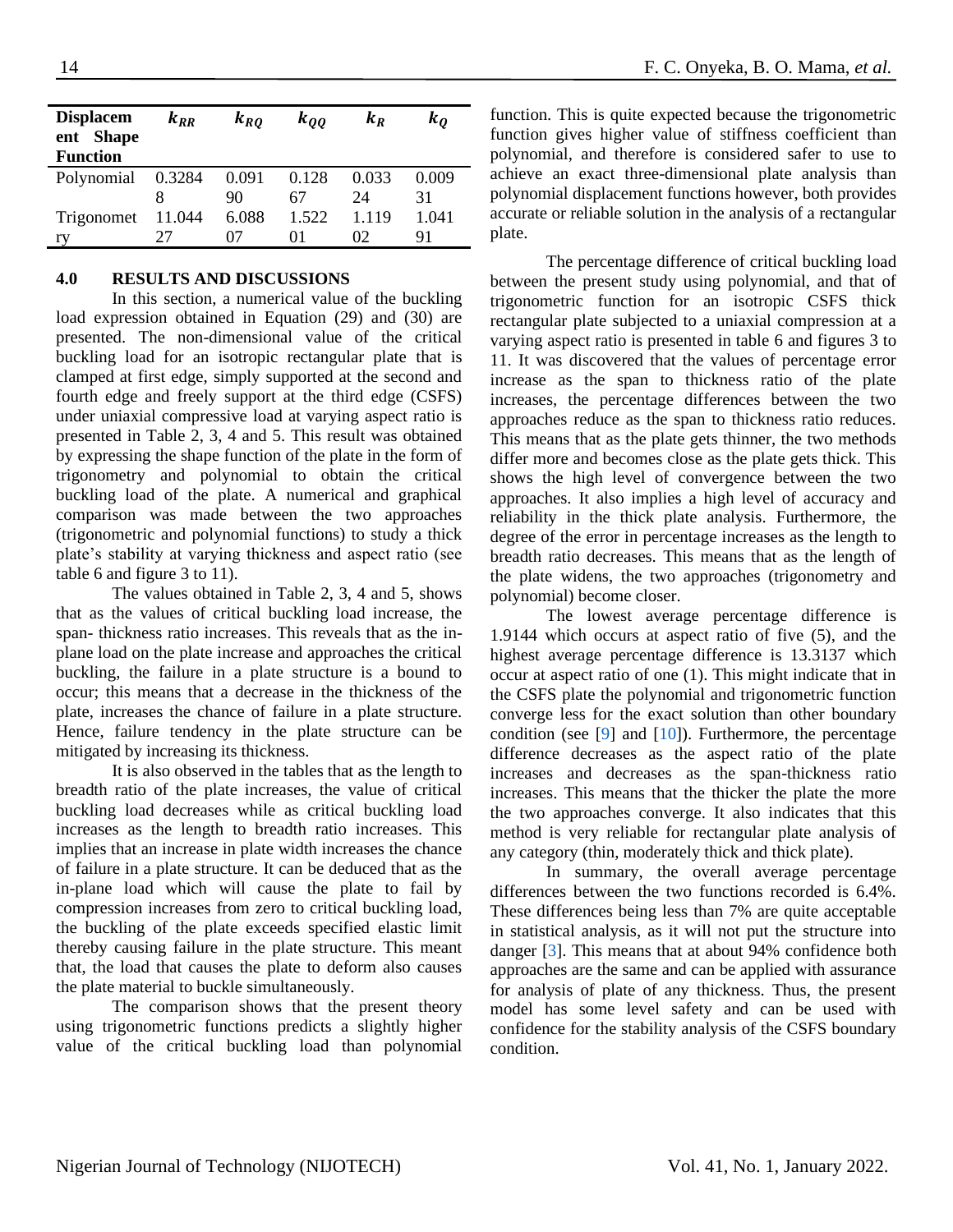|                   |                                                        |               |               | $EL^{\circ}$  |               |               |               |               |               |  |  |  |  |
|-------------------|--------------------------------------------------------|---------------|---------------|---------------|---------------|---------------|---------------|---------------|---------------|--|--|--|--|
|                   | $N_{x}a^{2}$<br>$N_{\rm xcr} =$<br>$\overline{\pi^2D}$ |               |               |               |               |               |               |               |               |  |  |  |  |
| a<br>$\alpha = -$ | $\beta = 1.0$                                          | $\beta = 1.5$ | $\beta = 2.0$ | $\beta = 2.5$ | $\beta = 3.0$ | $\beta = 3.5$ | $\beta = 4.0$ | $\beta = 4.5$ | $\beta = 5.0$ |  |  |  |  |
| $\overline{4}$    | 1.7532                                                 | 1.2606        | 1.1223        | 1.0653        | 1.0363        | 1.0195        | 1.0089        | 1.0017        | 0.9967        |  |  |  |  |
| 5                 | 1.8899                                                 | 1.3356        | 1.1838        | 1.1218        | 1.0904        | 1.0722        | 1.0608        | 1.0531        | 1.0476        |  |  |  |  |
| 10                | 2.1114                                                 | 1.4508        | 1.2771        | 1.2072        | 1.1720        | 1.1517        | 1.1389        | 1.1303        | 1.1243        |  |  |  |  |
| 15                | 2.1586                                                 | 1.4743        | 1.2961        | 1.2244        | 1.1884        | 1.1677        | 1.1547        | 1.1459        | 1.1397        |  |  |  |  |
| 20                | 2.1757                                                 | 1.4828        | 1.3028        | 1.2306        | 1.1943        | 1.1734        | 1.1603        | 1.1514        | 1.1452        |  |  |  |  |
| 30                | 2.1880                                                 | 1.4888        | 1.3077        | 1.2350        | 1.1985        | 1.1775        | 1.1643        | 1.1554        | 1.1492        |  |  |  |  |
| 40                | 2.1924                                                 | 1.4910        | 1.3094        | 1.2366        | 1.2000        | 1.1790        | 1.1657        | 1.1568        | 1.1506        |  |  |  |  |
| 50                | 2.1944                                                 | 1.4920        | 1.3102        | 1.2373        | 1.2007        | 1.1797        | 1.1664        | 1.1575        | 1.1512        |  |  |  |  |
| 60                | 2.1955                                                 | 1.4925        | 1.3106        | 1.2377        | 1.2011        | 1.1800        | 1.1668        | 1.1578        | 1.1516        |  |  |  |  |
| 70                | 2.1962                                                 | 1.4928        | 1.3109        | 1.2379        | 1.2013        | 1.1802        | 1.1670        | 1.1581        | 1.1518        |  |  |  |  |
| 80                | 2.1966                                                 | 1.4931        | 1.3111        | 1.2381        | 1.2015        | 1.1804        | 1.1671        | 1.1582        | 1.1519        |  |  |  |  |
| 90                | 2.1969                                                 | 1.4932        | 1.3112        | 1.2382        | 1.2016        | 1.1805        | 1.1672        | 1.1583        | 1.152         |  |  |  |  |
| 100               | 2.1971                                                 | 1.4933        | 1.3113        | 1.2383        | 1.2016        | 1.1805        | 1.1673        | 1.1584        | 1.1521        |  |  |  |  |
| 1000              | 2.1980                                                 | 1.4937        | 1.3116        | 1.2386        | 1.2019        | 1.1808        | 1.1676        | 1.1587        | 1.1524        |  |  |  |  |
| 1500              | 2.1980                                                 | 1.4937        | 1.3116        | 1.2386        | 1.2019        | 1.1808        | 1.1676        | 1.1587        | 1.1524        |  |  |  |  |

**Table 2:** Non-dimensional critical buckling load  $\frac{N_x a^2}{R_x a^3}$  $\frac{d^{3}x^{d}}{dt^{3}}$  on the CSFS rectangular plate using polynomial function

**Table 3:** Non-dimensional Critical Buckling Load  $\frac{N_x a^2}{R_x a^3}$  $\frac{N_x a}{E t^3}$  on the CSFS Rectangular Plate Using Polynomial Function

|                        | $N_xa^2$<br>$N_{\rm xcr}$<br>$Et^3$ |                  |                  |               |               |                  |                  |               |               |  |  |
|------------------------|-------------------------------------|------------------|------------------|---------------|---------------|------------------|------------------|---------------|---------------|--|--|
| a<br>$\alpha = -$<br>t | $\beta =$<br>1.0                    | 1.5<br>$\beta =$ | 2.0<br>$\beta =$ | $\beta = 2.5$ | $\beta = 3.0$ | $\beta =$<br>3.5 | $\beta =$<br>4.0 | $\beta = 4.5$ | $\beta = 5.0$ |  |  |
| 4                      | 1.5381                              | 1.106            | 0.9846           | 0.9346        | 0.9091        | 0.8944           | 0.8851           | 0.8788        | 0.8744        |  |  |
| 5                      | 1.6580                              | 1.1717           | 1.0386           | 0.9842        | 0.9566        | 0.9407           | 0.9306           | 0.9239        | 0.9191        |  |  |
| 10                     | 1.8523                              | 1.2727           | 1.1204           | 1.0591        | 1.0282        | 1.0104           | 0.9992           | 0.9916        | 0.9863        |  |  |
| 15                     | 1.8937                              | 1.2934           | 1.1370           | 1.0742        | 1.0426        | 1.0244           | 1.0130           | 1.0053        | 0.9999        |  |  |
| 20                     | 1.9087                              | 1.3008           | 1.1430           | 1.0796        | 1.0478        | 1.0294           | 1.0179           | 1.0102        | 1.0047        |  |  |
| 30                     | 1.9195                              | 1.3062           | 1.1472           | 1.0835        | 1.0515        | 1.0330           | 1.0215           | 1.0137        | 1.0082        |  |  |
| 40                     | 1.9234                              | 1.3080           | 1.1487           | 1.0849        | 1.0528        | 1.0343           | 1.0227           | 1.0149        | 1.0094        |  |  |
| 50                     | 1.9251                              | 1.3089           | 1.1494           | 1.0855        | 1.0534        | 1.0349           | 1.0233           | 1.0155        | 1.0100        |  |  |
| 60                     | 1.9261                              | 1.3094           | 1.1498           | 1.0858        | 1.0537        | 1.0352           | 1.0236           | 1.0158        | 1.0103        |  |  |
| 70                     | 1.9267                              | 1.3097           | 1.1500           | 1.0860        | 1.0539        | 1.0354           | 1.0238           | 1.0160        | 1.0105        |  |  |
| 80                     | 1.9271                              | 1.3099           | 1.1502           | 1.0862        | 1.054         | 1.0355           | 1.0239           | 1.0161        | 1.0106        |  |  |
| 90                     | 1.9273                              | 1.3100           | 1.1503           | 1.0863        | 1.0541        | 1.0356           | 1.0240           | 1.0162        | 1.0107        |  |  |
| 100                    | 1.9275                              | 1.3101           | 1.1504           | 1.0863        | 1.0542        | 1.0357           | 1.0241           | 1.0162        | 1.0107        |  |  |
| 1000                   | 1.9283                              | 1.3105           | 1.1507           | 1.0866        | 1.0545        | 1.0360           | 1.0243           | 1.0165        | 1.0110        |  |  |
| 1500                   | 1.9283                              | 1.3105           | 1.1507           | 1.0866        | 1.0545        | 1.0360           | 1.0243           | 1.0165        | 1.0110        |  |  |

Nigerian Journal of Technology (NIJOTECH) Vol. 41, No. 1, January 2022.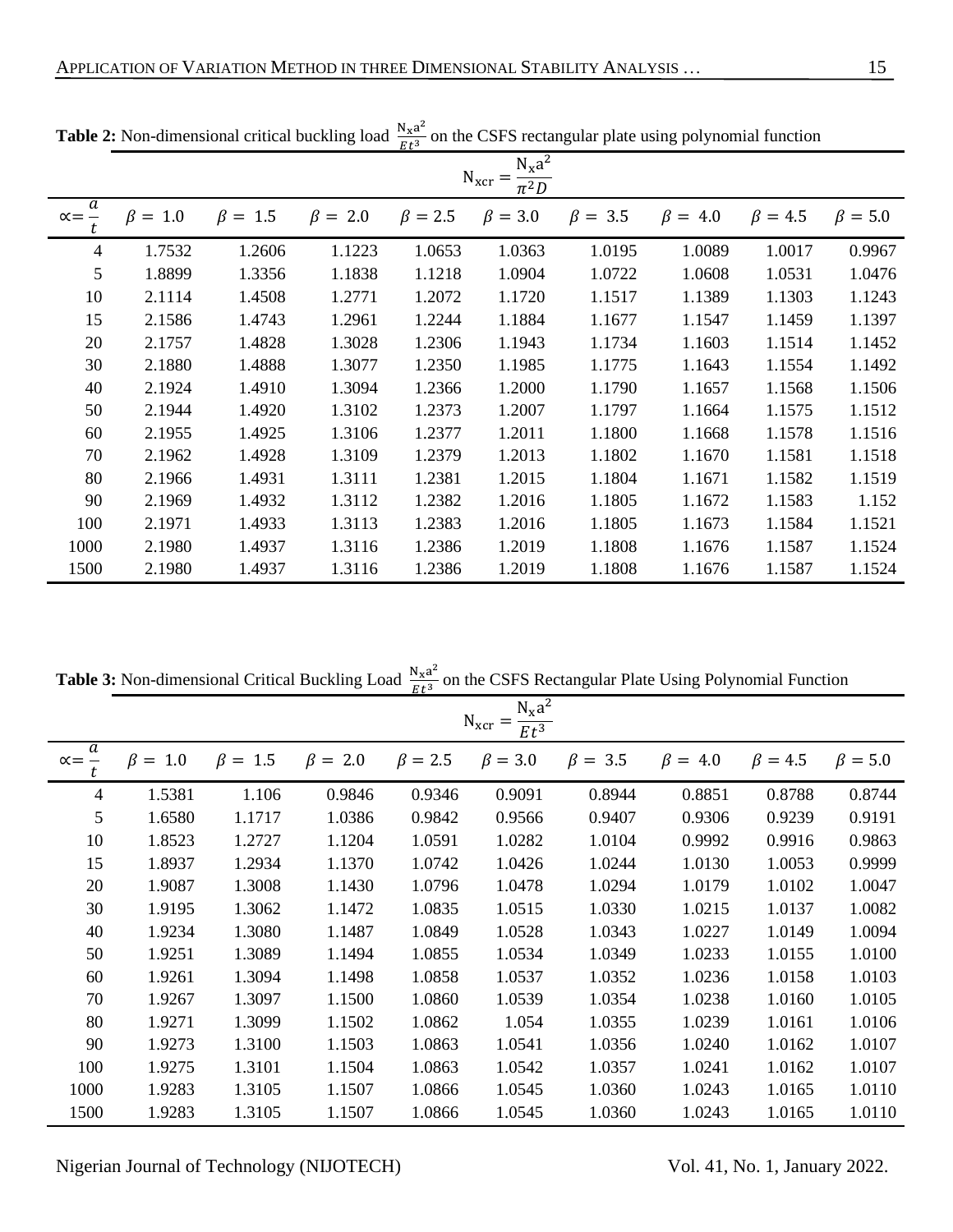|                        |                                 |               |               | π∸D           |               |               |               |               |               |  |  |  |
|------------------------|---------------------------------|---------------|---------------|---------------|---------------|---------------|---------------|---------------|---------------|--|--|--|
|                        | $N_{x}a^{2}$<br>$N_{\rm xcr} =$ |               |               |               |               |               |               |               |               |  |  |  |
| a<br>$\alpha = -$<br>t | $\beta = 1.0$                   | $\beta = 1.5$ | $\beta = 2.0$ | $\beta = 2.5$ | $\beta = 3.0$ | $\beta = 3.5$ | $\beta = 4.0$ | $\beta = 4.5$ | $\beta = 5.0$ |  |  |  |
| $\overline{4}$         | 2.1003                          | 1.4521        | 1.2387        | 1.1423        | 1.0906        | 1.0596        | 1.0396        | 1.0259        | 1.0161        |  |  |  |
| 5                      | 2.2340                          | 1.5345        | 1.3057        | 1.2027        | 1.1474        | 1.1144        | 1.0931        | 1.0785        | 1.0681        |  |  |  |
| 10                     | 2.4419                          | 1.6602        | 1.4073        | 1.2939        | 1.2332        | 1.1970        | 1.1736        | 1.1576        | 1.1462        |  |  |  |
| 15                     | 2.4849                          | 1.6858        | 1.4279        | 1.3123        | 1.2505        | 1.2136        | 1.1898        | 1.1736        | 1.1620        |  |  |  |
| 20                     | 2.5003                          | 1.6950        | 1.4352        | 1.3189        | 1.2567        | 1.2196        | 1.1956        | 1.1792        | 1.1676        |  |  |  |
| 30                     | 2.5114                          | 1.7016        | 1.4405        | 1.3236        | 1.2611        | 1.2238        | 1.1998        | 1.1833        | 1.1716        |  |  |  |
| 40                     | 2.5153                          | 1.7039        | 1.4424        | 1.3253        | 1.2627        | 1.2253        | 1.2012        | 1.1848        | 1.1730        |  |  |  |
| 50                     | 2.5171                          | 1.7049        | 1.4432        | 1.3260        | 1.2634        | 1.2260        | 1.2019        | 1.1854        | 1.1737        |  |  |  |
| 60                     | 2.5181                          | 1.7055        | 1.4437        | 1.3265        | 1.2638        | 1.2264        | 1.2023        | 1.1858        | 1.1740        |  |  |  |
| 70                     | 2.5187                          | 1.7059        | 1.4440        | 1.3267        | 1.2641        | 1.2266        | 1.2025        | 1.1860        | 1.1743        |  |  |  |
| 80                     | 2.5191                          | 1.7061        | 1.4442        | 1.3269        | 1.2642        | 1.2268        | 1.2027        | 1.1862        | 1.1744        |  |  |  |
| 90                     | 2.5193                          | 1.7063        | 1.4443        | 1.3270        | 1.2643        | 1.2269        | 1.2028        | 1.1863        | 1.1745        |  |  |  |
| 100                    | 2.5195                          | 1.7064        | 1.4444        | 1.3271        | 1.2644        | 1.2270        | 1.2028        | 1.1863        | 1.1746        |  |  |  |
| 1000                   | 2.5203                          | 1.7069        | 1.4448        | 1.3274        | 1.2647        | 1.2273        | 1.2031        | 1.1866        | 1.1749        |  |  |  |
| 1500                   | 2.5203                          | 1.7069        | 1.4448        | 1.3274        | 1.2647        | 1.2273        | 1.2031        | 1.1866        | 1.1749        |  |  |  |

**Table 4:** Non-dimensional critical buckling load  $\frac{N_x a^2}{r^2}$  $\frac{N_{\rm X}a}{\pi^2D}$  on the CSFS rectangular plate using trigonometric function

**Table 5:** Non-dimensional critical buckling load  $\frac{N_x a^2}{R_x a^2}$  $\frac{d^{3}x^{d}}{dt^{3}}$  on the CSFS rectangular plate using trigonometric function

|                        | $N_xa^2$<br>$N_{\rm xcr} =$ |                  |               |               |               |                  |                  |               |               |  |  |
|------------------------|-----------------------------|------------------|---------------|---------------|---------------|------------------|------------------|---------------|---------------|--|--|
| a<br>$\alpha = -$<br>t | $\beta =$<br>1.0            | $\beta =$<br>1.5 | $\beta = 2.0$ | $\beta = 2.5$ | $\beta = 3.0$ | $\beta =$<br>3.5 | $\beta =$<br>4.0 | $\beta = 4.5$ | $\beta = 5.0$ |  |  |
| 4                      | 1.5381                      | 1.1060           | 0.9846        | 0.9346        | 0.9091        | 0.8944           | 0.8851           | 0.8788        | 0.8744        |  |  |
| 5                      | 1.6580                      | 1.1717           | 1.0386        | 0.9842        | 0.9566        | 0.9407           | 0.9306           | 0.9239        | 0.9191        |  |  |
| 10                     | 1.8523                      | 1.2727           | 1.1204        | 1.0591        | 1.0282        | 1.0104           | 0.9992           | 0.9916        | 0.9863        |  |  |
| 15                     | 1.8937                      | 1.2934           | 1.1370        | 1.0742        | 1.0426        | 1.0244           | 1.0130           | 1.0053        | 0.9999        |  |  |
| 20                     | 1.9087                      | 1.3008           | 1.1430        | 1.0796        | 1.0478        | 1.0294           | 1.0179           | 1.0102        | 1.0047        |  |  |
| 30                     | 1.9195                      | 1.3062           | 1.1472        | 1.0835        | 1.0515        | 1.0330           | 1.0215           | 1.0137        | 1.0082        |  |  |
| 40                     | 1.9234                      | 1.3080           | 1.1487        | 1.0849        | 1.0528        | 1.0343           | 1.0227           | 1.0149        | 1.0094        |  |  |
| 50                     | 1.9251                      | 1.3089           | 1.1494        | 1.0855        | 1.0534        | 1.0349           | 1.0233           | 1.0155        | 1.0100        |  |  |
| 60                     | 1.9261                      | 1.3094           | 1.1498        | 1.0858        | 1.0537        | 1.0352           | 1.0236           | 1.0158        | 1.0103        |  |  |
| 70                     | 1.9267                      | 1.3097           | 1.1500        | 1.0860        | 1.0539        | 1.0354           | 1.0238           | 1.0160        | 1.0105        |  |  |
| 80                     | 1.9271                      | 1.3099           | 1.1502        | 1.0862        | 1.0540        | 1.0355           | 1.0239           | 1.0161        | 1.0106        |  |  |
| 90                     | 1.9273                      | 1.3100           | 1.1503        | 1.0863        | 1.0541        | 1.0356           | 1.0240           | 1.0162        | 1.0107        |  |  |
| 100                    | 1.9275                      | 1.3101           | 1.1504        | 1.0863        | 1.0542        | 1.0357           | 1.0241           | 1.0162        | 1.0107        |  |  |
| 1000                   | 1.9283                      | 1.3105           | 1.1507        | 1.0866        | 1.0545        | 1.0360           | 1.0243           | 1.0165        | 1.0110        |  |  |
| 1500                   | 1.9283                      | 1.3105           | 1.1507        | 1.0866        | 1.0545        | 1.0360           | 1.0243           | 1.0165        | 1.0110        |  |  |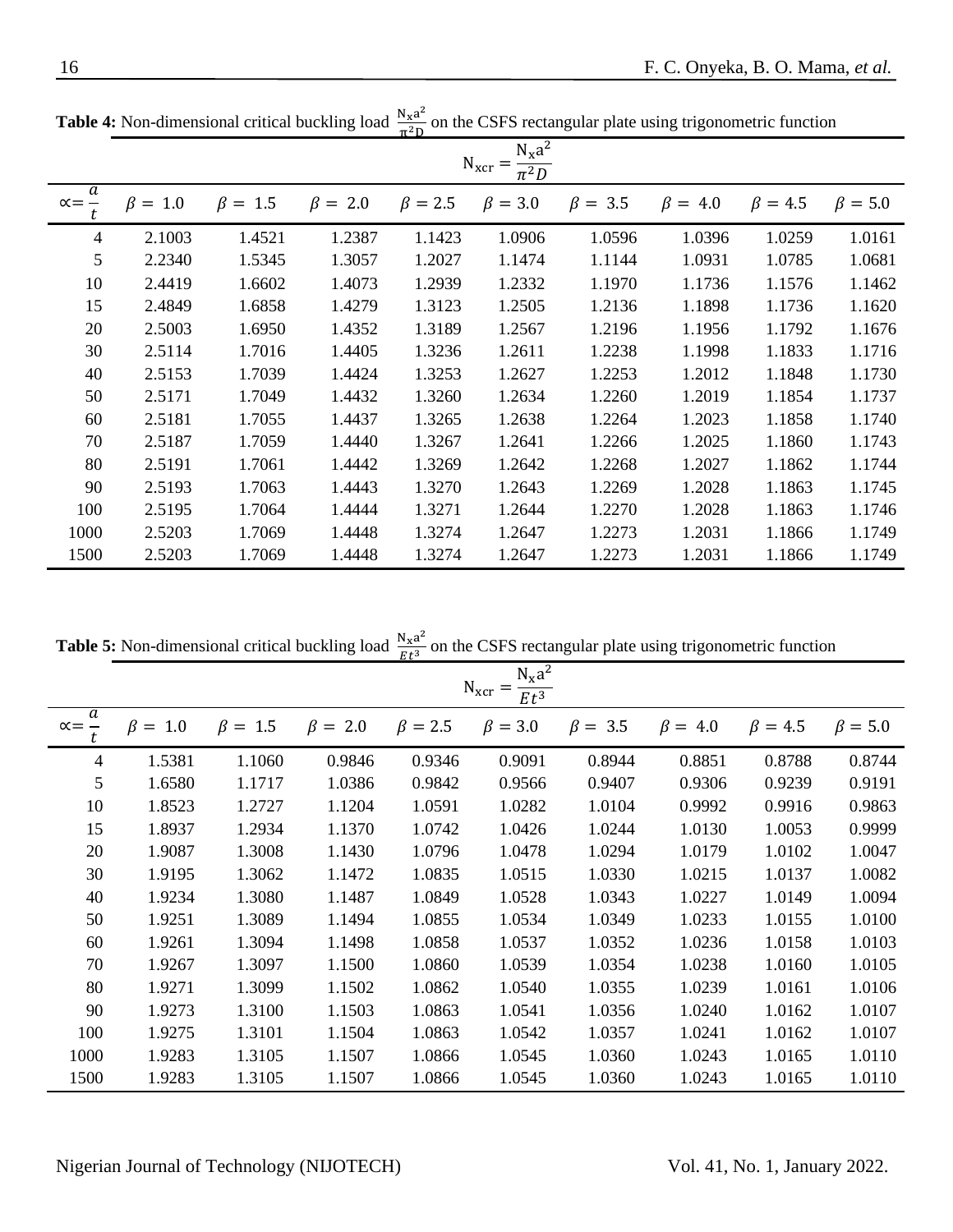|                                            | Approach      |               |               |                                 |               |               |               |               |               |  |
|--------------------------------------------|---------------|---------------|---------------|---------------------------------|---------------|---------------|---------------|---------------|---------------|--|
|                                            |               |               |               | Average Percentage Difference % |               |               |               |               |               |  |
| $\boldsymbol{a}$<br>$\alpha = \frac{1}{t}$ | $\beta = 1.0$ | $\beta = 1.5$ | $\beta = 2.0$ | $\beta = 2.5$                   | $\beta = 3.0$ | $\beta = 3.5$ | $\beta = 4.0$ | $\beta = 4.5$ | $\beta = 5.0$ |  |
| $\overline{4}$                             | 16.5250       | 13.186        | 9.3950        | 6.7425                          | 4.9792        | 3.7870        | 2.95589       | 2.3583        | 1.91645       |  |
| 5                                          | 15.4049       | 12.961        | 9.3347        | 6.7238                          | 4.9731        | 3.7848        | 2.95475       | 2.3573        | 1.91513       |  |
| 10                                         | 13.5367       | 12.615        | 9.2475        | 6.6992                          | 4.9664        | 3.7834        | 2.95466       | 2.3570        | 1.91419       |  |
| 15                                         | 13.1304       | 12.544        | 9.2304        | 6.6946                          | 4.9654        | 3.7835        | 2.95485       | 2.3571        | 1.91414       |  |
| 20                                         | 12.9830       | 12.519        | 9.2243        | 6.6931                          | 4.9651        | 3.7835        | 2.95494       | 2.3572        | 1.91413       |  |
| 30                                         | 12.8759       | 12.501        | 9.2199        | 6.6919                          | 4.9649        | 3.7835        | 2.95500       | 2.3572        | 1.91413       |  |
| 40                                         | 12.8381       | 12.494        | 9.2184        | 6.6915                          | 4.9648        | 3.7835        | 2.95503       | 2.3572        | 1.91413       |  |
| 50                                         | 12.8205       | 12.491        | 9.2177        | 6.6914                          | 4.9648        | 3.7835        | 2.95504       | 2.3572        | 1.91413       |  |
| 60                                         | 12.8109       | 12.490        | 9.2173        | 6.6913                          | 4.9647        | 3.7835        | 2.95504       | 2.3572        | 1.91413       |  |
| 70                                         | 12.8052       | 12.489        | 9.2171        | 6.6912                          | 4.9647        | 3.7835        | 2.95505       | 2.3572        | 1.91413       |  |
| 80                                         | 12.8014       | 12.488        | 9.2169        | 6.6912                          | 4.9647        | 3.7835        | 2.95505       | 2.3572        | 1.91413       |  |
| 90                                         | 12.7988       | 12.488        | 9.2168        | 6.6911                          | 4.9647        | 3.7835        | 2.95505       | 2.3572        | 1.91413       |  |
| 100                                        | 12.7970       | 12.487        | 9.2168        | 6.6911                          | 4.9647        | 3.7835        | 2.95505       | 2.3572        | 1.91413       |  |
| 1000                                       | 12.7892       | 12.486        | 9.2164        | 6.6910                          | 4.9647        | 3.7835        | 2.95506       | 2.3572        | 1.91413       |  |
| 1500                                       | 12.7892       | 12.486        | 9.2164        | 6.6910                          | 4.9647        | 3.7835        | 2.95506       | 2.3572        | 1.91413       |  |
| $\%$<br>Average                            |               |               |               |                                 |               |               |               |               |               |  |
| difference                                 | 13.3137       | 12.582        | 9.2404        | 6.6977                          | 4.9664        | 3.7838        | 2.95503       | 2.3573        | 1.9144        |  |
| Total                                      |               |               |               |                                 |               |               |               |               |               |  |
| $\%$<br>Average                            |               |               |               |                                 | 6.4234        |               |               |               |               |  |
| difference                                 |               |               |               |                                 |               |               |               |               |               |  |

Table 6: Percentage difference of Buckling Load on the CSFS Rectangular Plate between Polynomial and trigonometry



**Figure 3:** Critical buckling load (N<sub>xcr</sub>) versus aspect ratio (a/t) of a square rectangular plate



**Figure 4:** Critical buckling load (N<sub>xcr</sub>) versus aspect ratio (a/t) of a rectangular plate with length to width ratio of 1.5.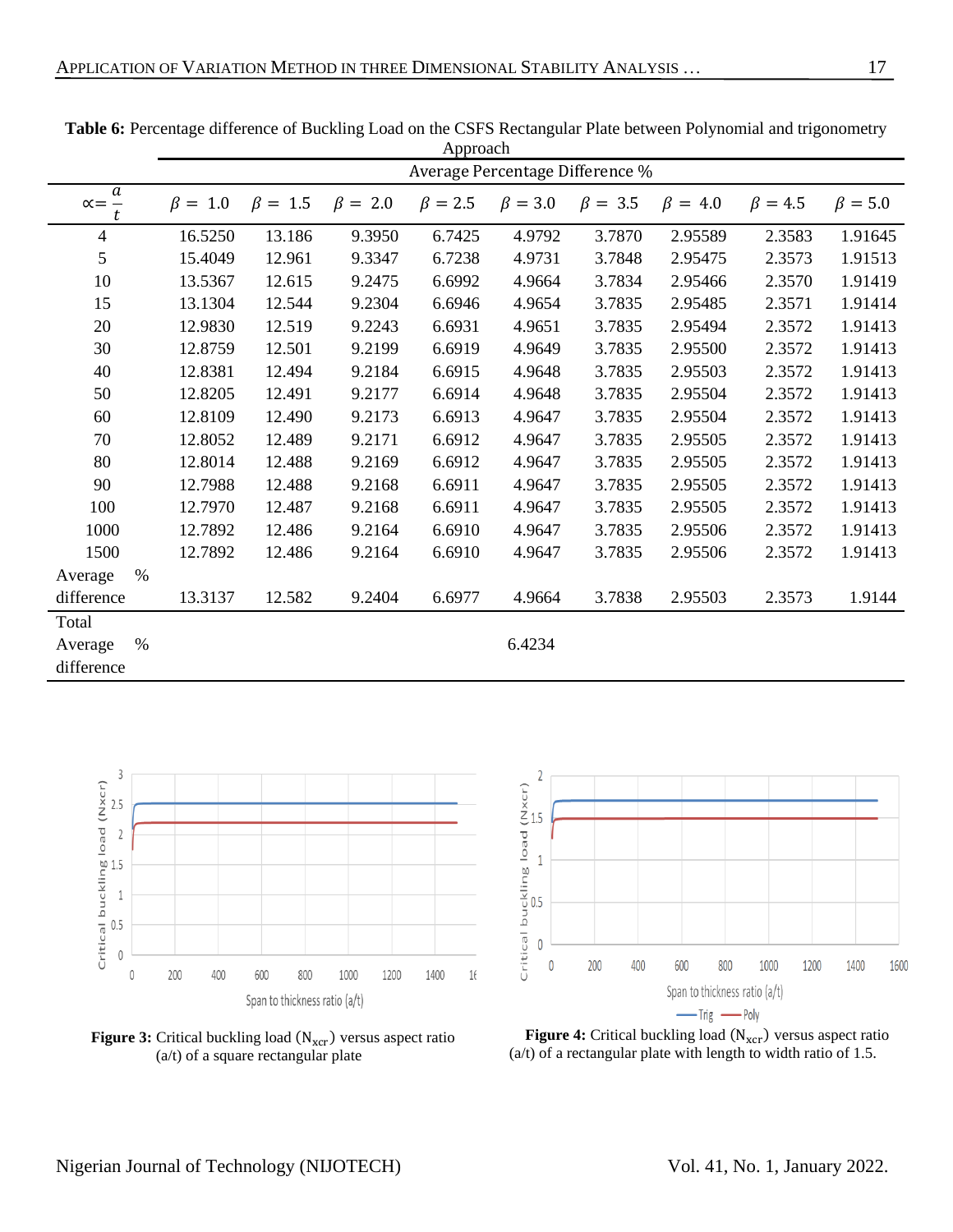

-Trig -Poly





**Figure 6:** Critical buckling load (N<sub>xcr</sub>) versus aspect ratio (a/t) of a rectangular plate with length to width ratio of 2.5





**Figure 7:** Critical buckling load  $(N_{\text{scr}})$  versus aspect ratio  $(a/t)$ of a rectangular plate with length to width ratio of 3.0



 $-\text{Trig}$   $-\text{Poly}$ 

Figure 8: Graph of Critical buckling load (N<sub>xcr</sub>) versus aspect ratio ( $a/t$ ) of a rectangular plate with length to width ratio of 3.5









-Trig -Poly

**Figure 10:** Critical buckling load (N<sub>xcr</sub>) versus aspect ratio (a/t) of a rectangular plate with length to width ratio of 4.5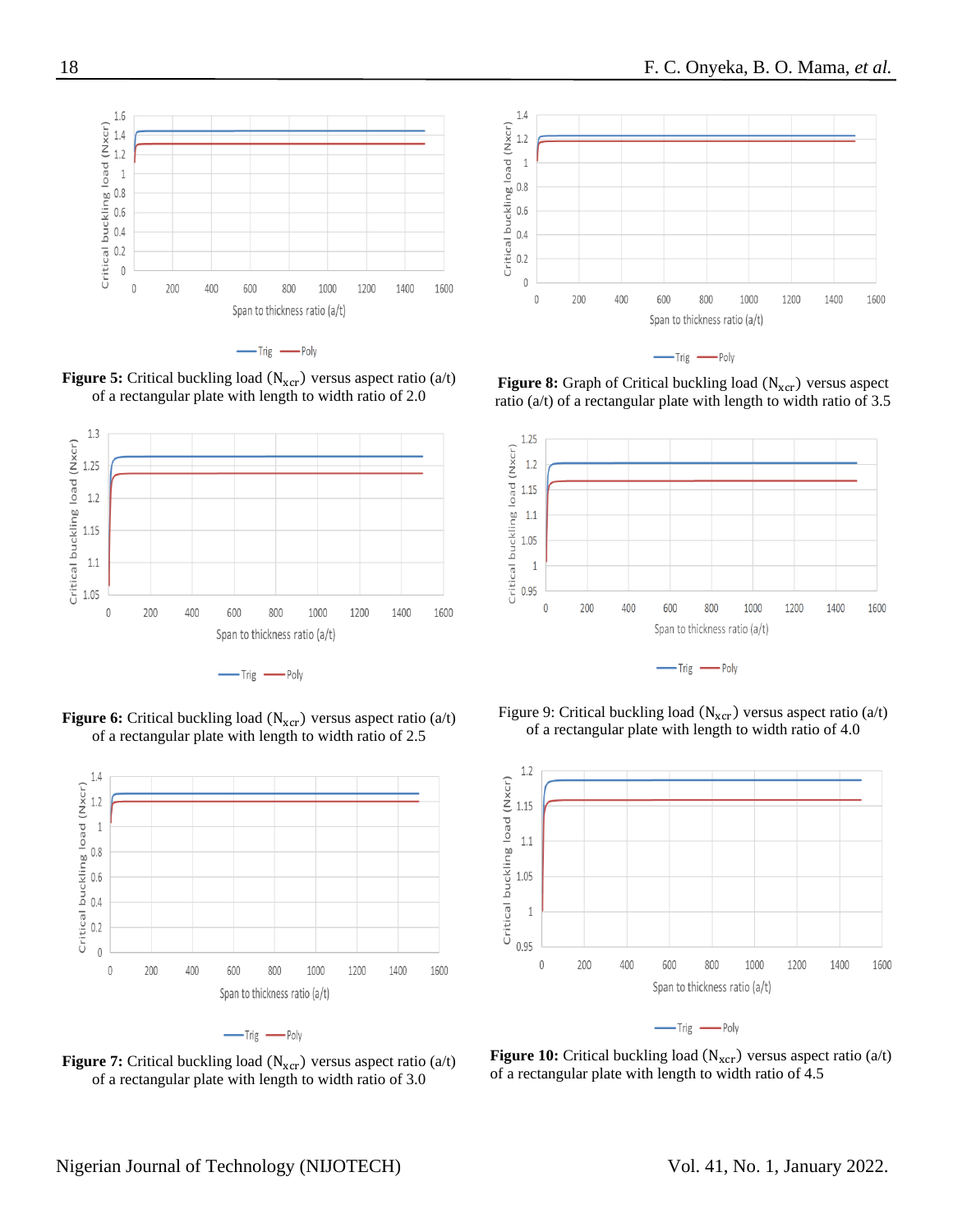

-Trig -Poly

**Figure 11:** Critical buckling load  $(N<sub>scr</sub>)$  versus aspect ratio  $(a/t)$ of a rectangular plate with length to width ratio of 5.0

**5.0 CONCLUSION AND RECOMMENDATION**

From the result of this study as recorded in the percentage difference analysis, it can be concluded that the 2-D refined plate theory (RPT) is only an approximate relation for buckling analysis of thick plate [\[22\]](#page-12-7). More, so, the trigonometric displacement function developed to give a close form solution, thereby considered more accurate and safer for complete exact three-dimensional thick plate analysis than the polynomial. Its use in the analysis of thick plates will yield almost an exact result. On the other hand, the polynomial displacement function which predicts a slightly higher value of average percentage difference gives a close form solution whose exact value is tends to infinity. Thus, proof that the 3-D plate theory provides a reliable solution in the stability analysis of plates and can be recommended for analysis of any type of rectangular plate under support condition and load configuration.

#### **REFERENCES**

- <span id="page-11-0"></span>[1] Ibearugbulem, O.M. Ezeh, J.C. Ettu, L.O. "Energy Methods in Theory of Rectangular Plates (Use of Polynomial Shape Functions)," *LIU House of Excellence Ventures,* 2014.
- <span id="page-11-1"></span>[2] Onyeka, F.C. Osegbowa, D. and Arinze, E.E. "Application of a New Refined Shear Deformation Theory for the Analysis of Thick Rectangular Plates" *Nigerian Research Journal of Engineering and Environmental Sciences,* 5(2), 2020b, pp 901- 917.
- <span id="page-11-2"></span>[3] Onyeka, F.C. Okeke, E.T. Wasiu, J. "Strain– Displacement Expressions and their Effect on the Deflection and Strength of Plate," *Advances in Science, Technology and Engineering Systems,* 5(5), 2020, pp 401-413. DOI: 10.25046/aj050551
- <span id="page-11-3"></span>[4] Onyeka, F.C. and Edozie, O.T. "Analytical Solution of Thick Rectangular Plate with Clamped and Free Support Boundary Condition Using Polynomial Shear Deformation Theory," *Advances in Science, Technology and Engineering Systems Journal,* 6(1), 2021a, pp 1427–1439. DOI: 10.25046/aj0601162
- <span id="page-11-4"></span>[5] Onyeka, F.C. "Direct Analysis of Critical Lateral Load in a Thick Rectangular Plate using Refined Plate Theory." *International Journal of Civil Engineering and Technology,* 10(5), 2019, pp 492- 505.
- <span id="page-11-5"></span>[6] Onyeka, F.C. and Ibearugbulem, O.M. "Load Analysis and Bending Solutions of Rectangular Thick Plate." *International Journal on Emerging Technologies*, *11*(3), 2020, pp 1103–1110.
- <span id="page-11-6"></span>[7] Ezeh J.C. Ibearugbulem, O.M. Opara H. E. Oguaghamba, O.A. "Galerkin's Indirect Variational Method in Elastic Stability Analysis of all Edges Clamped Thin Rectangular Flat Plates,*" International Journal of Research in Engineering and Technology*, *3*(4), 2014, pp 674-679. doi:10.15623/ijret.2014.0304119
- <span id="page-11-7"></span>[8] Onyeyili, I. O. "*Lecture Notes on Advanced Theory of Plates and Shells*." FUTO, (2012), SPGS.
- <span id="page-11-8"></span>[9] Iyengar, N. G. "*Structural Stability of Columns and Plates*." New York, (1988), Ellis Horwood Limited.
- <span id="page-11-9"></span>[10] Onyia, M. E., Rowland, E.O. and Ike, C. C. "Elastic Buckling Analysis of SSCF and SSSS Rectangular Thin Plates using the Single Finite Fourier Sine Integral Transform Method*," International Journal of Engineering Research and Technology*, *13*(6), (2020), pp 1147-1158. doi:10.37624/ijert/13.6.2020.1147-1158
- <span id="page-11-10"></span>[11] Onwuka, D.O. Ibearugbulem, O.M. Iwuoha, S.E. Arimanwa, J.I. and Sule, S. "Buckling Analysis of Biaxially Compressed All-Round Simply Supported (SSSS) Thin Rectangular Isotropic Plates using the Galerkin's Method," *Journal of Civil Engineering Urban*, 6(1), 2016, pp 48-53.
- <span id="page-11-11"></span>[12] Ibearugbulem, O.M. Osadebe, N.N. Ezeh, J.C. and Onwuka, D.O. "Buckling analysis of axially compressed SSSS thin rectangular plate using Taylor-Mclaurin shape function," *International Journal of Civil and Structural Engineering, 2*(2), (2011), pp 667-672.
- <span id="page-11-12"></span>[13] Sayyad, A.S. and Ghugal, Y.M. "Buckling and Free Vibration Analysis of Orthotropic Plates by Using Exponential Shear Deformation Theory," *Latin American Journal of Solids and Structures, 11(8)*, (2012), pp 1298–1314. DOI: 10.1590/s1679- 78252014000800001